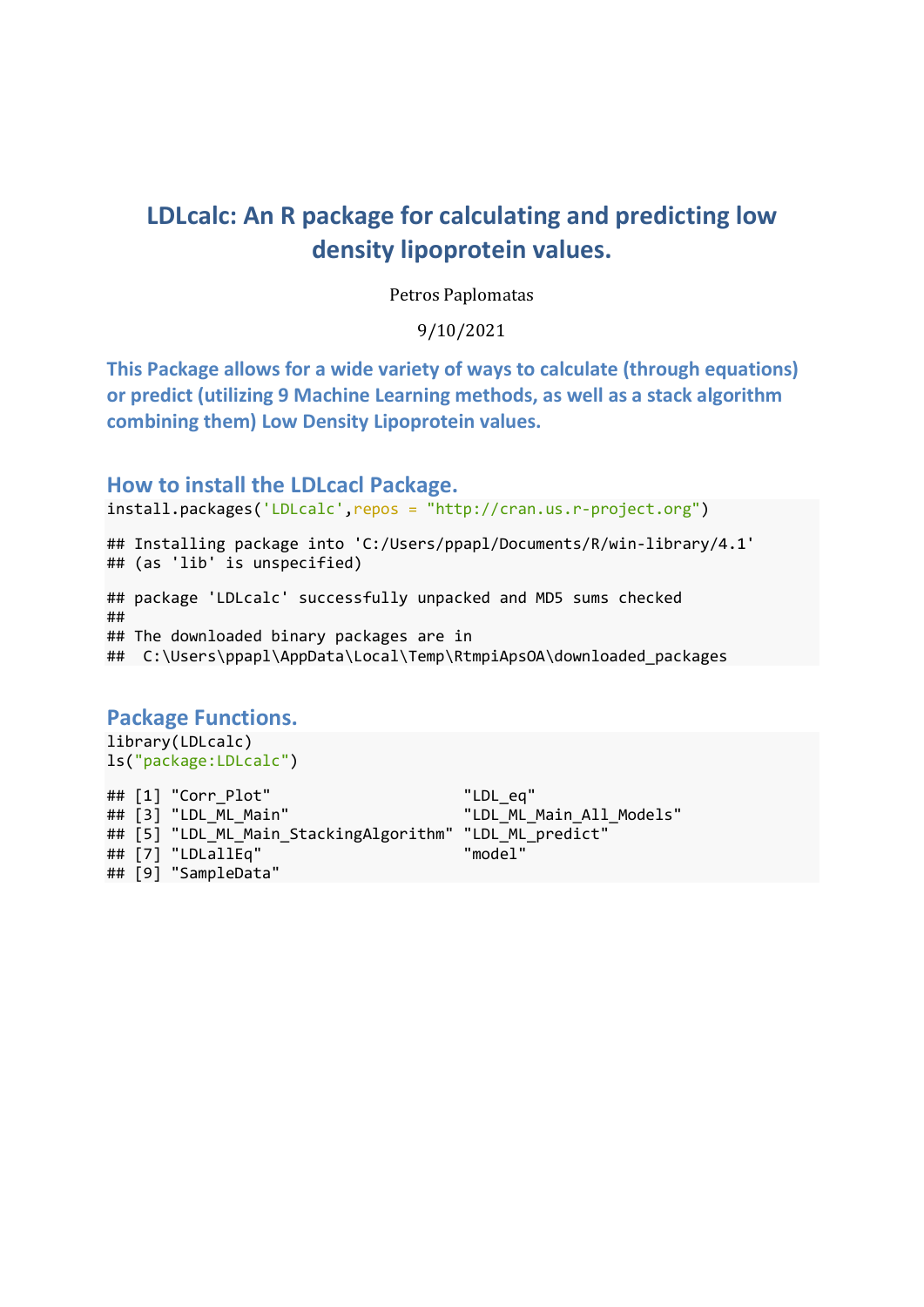## Example on how to calculate LDL using some or all of the equations.

```
library(LDLcalc)
```

```
FriedewaldLDL<-LDL_eq(170.5,35.12,175,"Friedewald")
Martin360LDL<-LDL_eq(170.5,35.12,175,"Martin360")
print(paste("FriedewaldEquation", ":", FriedewaldLDL,"Martin360Equation", ":"
,Martin360LDL))
```
## [1] "FriedewaldEquation : 100.38 Martin360Equation : 106"

```
allequations<-LDLallEq(170.5,35.12,175)
```

```
## [1] "Friedewald : 100.38"
## [1] "Ahmadi : 165.455301354992"
## [1] "Chen : 104.342"
## [1] "Anandaraja : 93.95"
## [1] "NewFormula : 99.4734"
## [1] "deCordova : 101.751608"
## [1] "Vujovic : 109.832554744526"
## [1] "Hattori : 94.0072"
## [1] "Puavillai : 106.213333333333"
## [1] "Hatta : 91.63"
## [1] "Martin180 : 106"
## [1] "Martin360 : 106"
## [1] "Martin2000 : 107"
## [1] "DeLong : 107.38"
## [1] "Rao : 103.22375"
```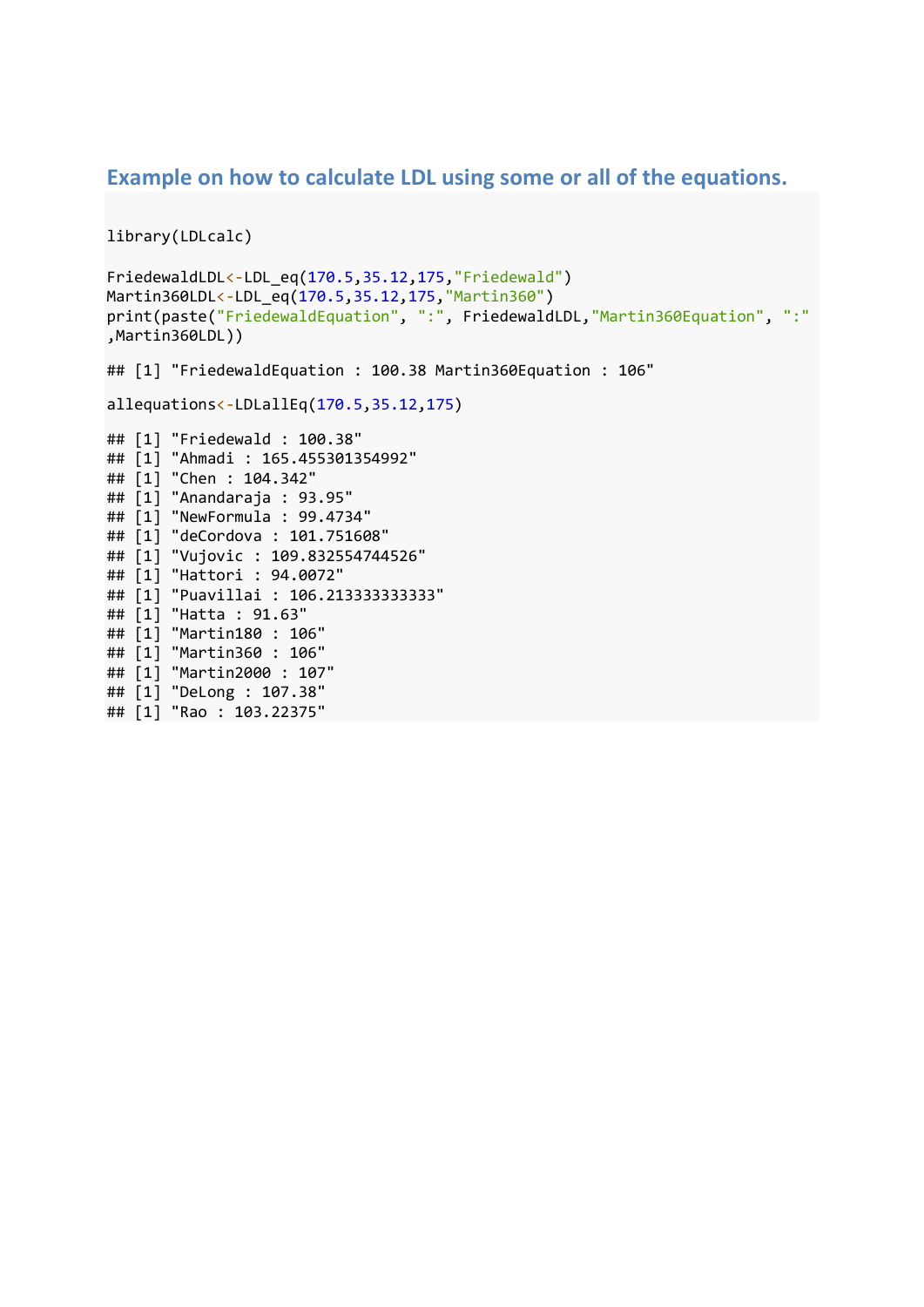Time to train our model. We will create a model using "lm" method (there are 8 more methods available, which are available in the package document), a stacking model as well as a model which calculates all 9 models at the same time. In addition, we will create some plots, which will give us important information about the relation and the accuracy of the models.

# Test single ML models model = LDL\_ML\_Main(SampleData, 0.7, "lm", ReportMultiPlot=TRUE)

## Loading required package: ggplot2

## Loading required package: lattice

## Warning in .font\_global(font, quiet = FALSE): Font 'Arial Narrow' is not ## installed, has other name, or can't be found

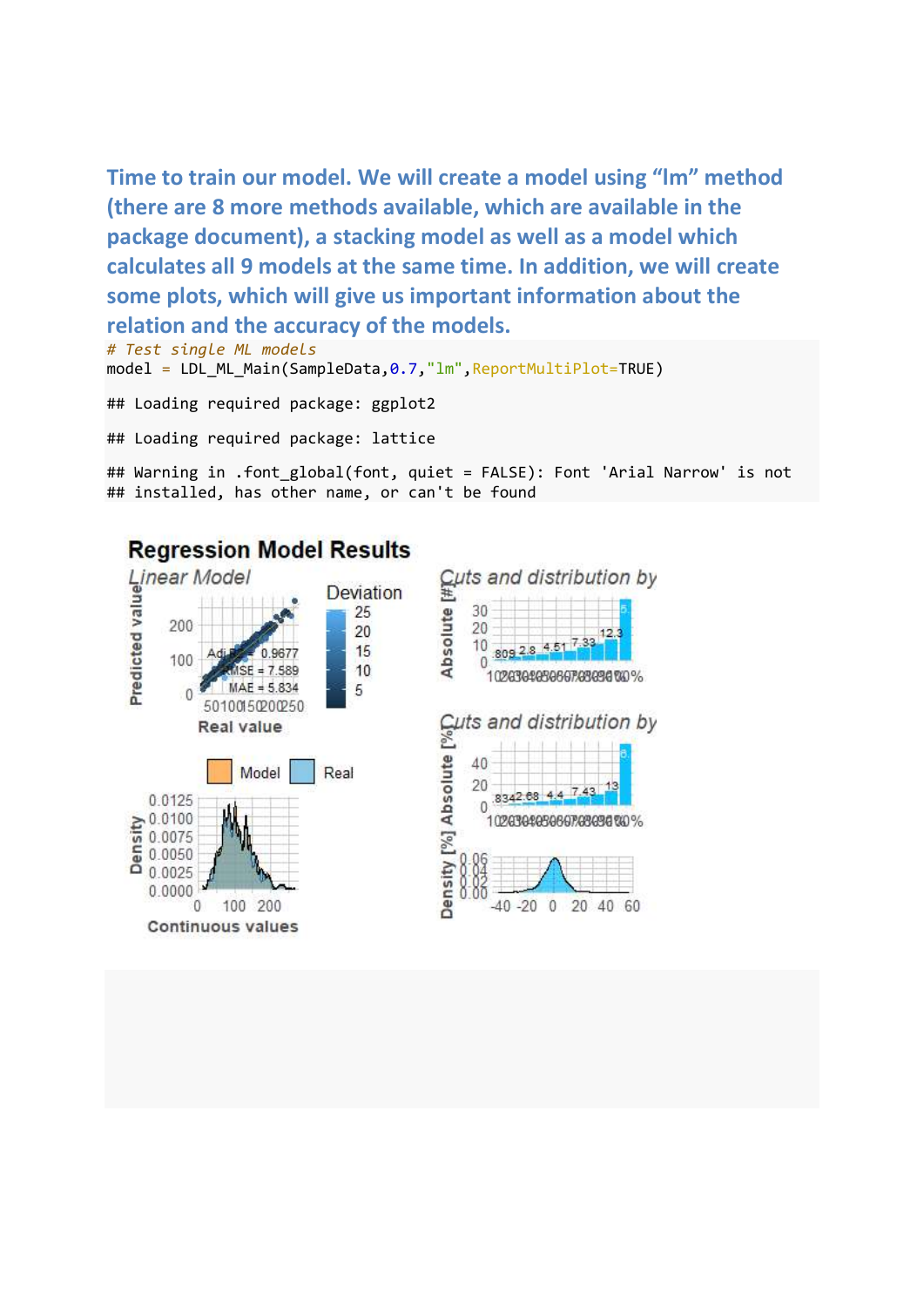```
# Test stack algorithm model
stackModel = LDL_ML_Main_StackingAlgorithm(SampleData,0.7, ReportMultiPlot = T
RUE,ComparisonPlot = FALSE)
## Loading required package: earth
## Loading required package: Formula
## Loading required package: plotmo
## Loading required package: plotrix
## Loading required package: TeachingDemos
```
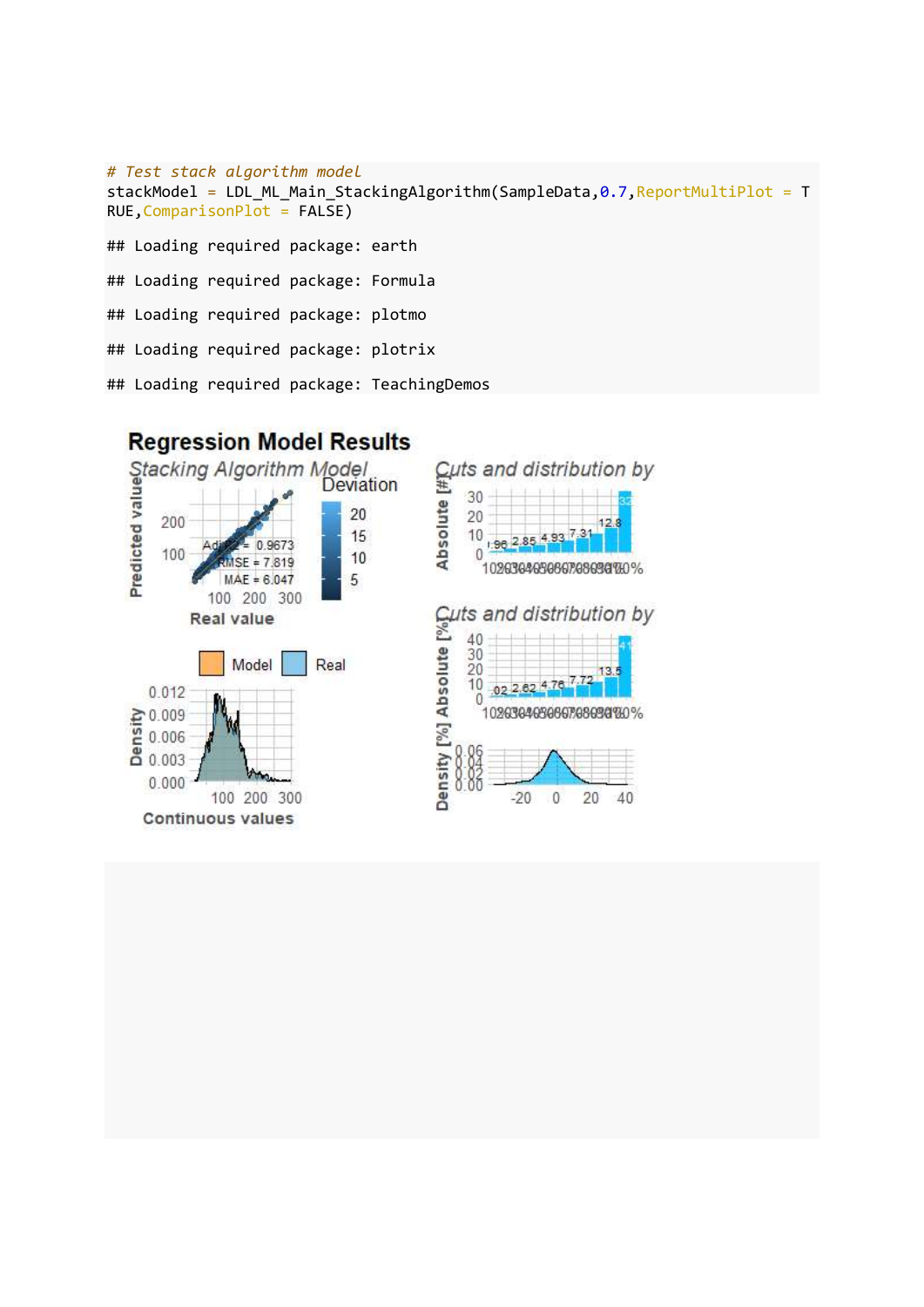### # Test all models at once allModels = LDL\_ML\_Main\_All\_Models(SampleData, 0.7, ReportMultiPlot = TRUE, Comp arisonPlot=TRUE)

## **Regression Model Results** Linear Model Deviation 30 20  $0.001$ n  $= 8.117$ 10  $MAE = 6.169$ 50100150200250 **Real value** Model Real  $\frac{25}{16}$  0.010  $0.000$ 50100150200250 **Continuous values**





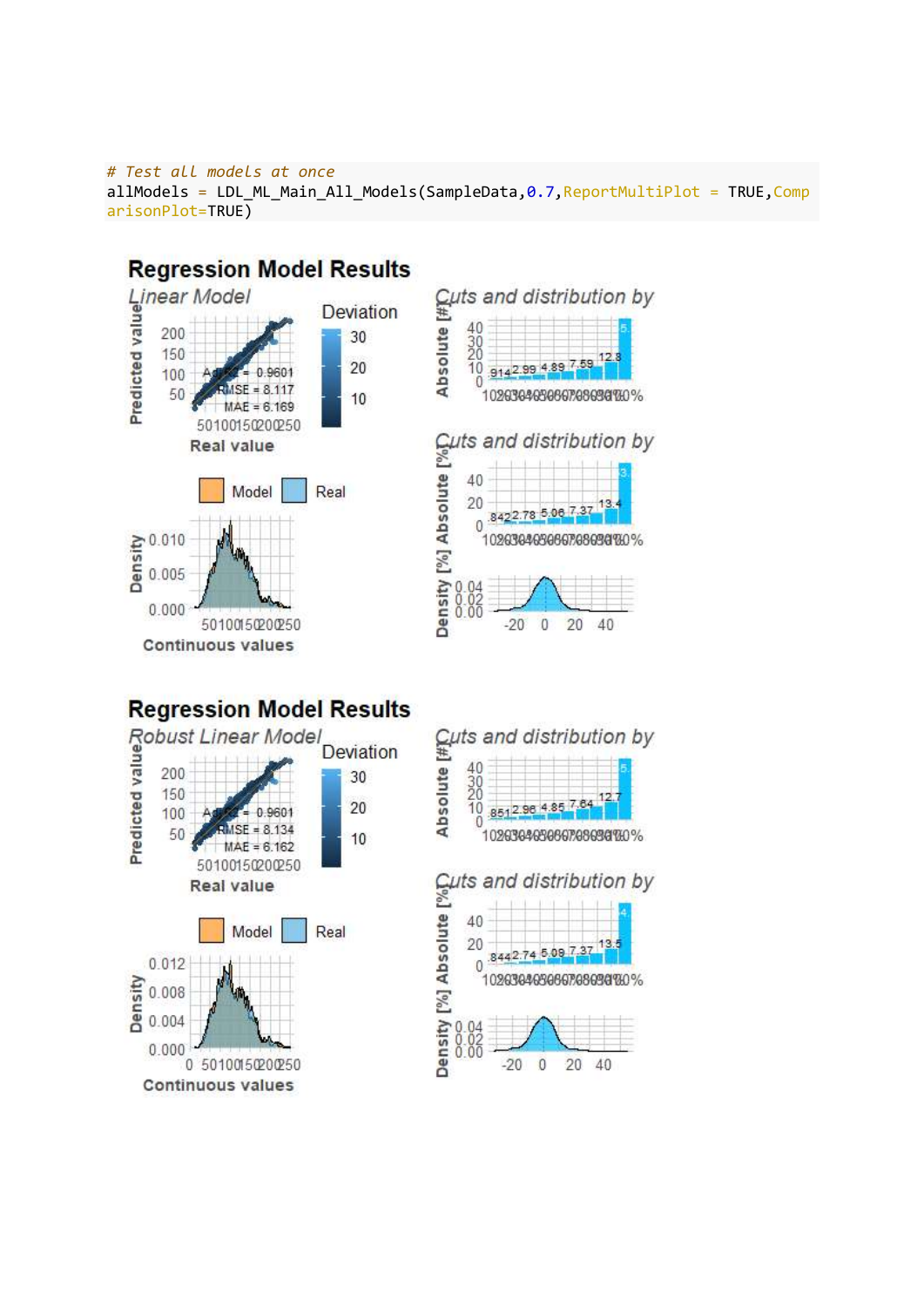

# Cuts and distribution by<br>  $\frac{20}{20}$ <br>  $\frac{10}{20}$ <br>  $\frac{30}{20}$ <br>  $\frac{3082395.09752^{13.5}}{10203040306070809000}$ <br>  $\frac{20}{20}$ <br>  $\frac{20}{20}$ <br>  $\frac{20}{20}$ <br>  $\frac{20}{20}$ <br>  $\frac{20}{20}$ <br>  $\frac{20}{20}$







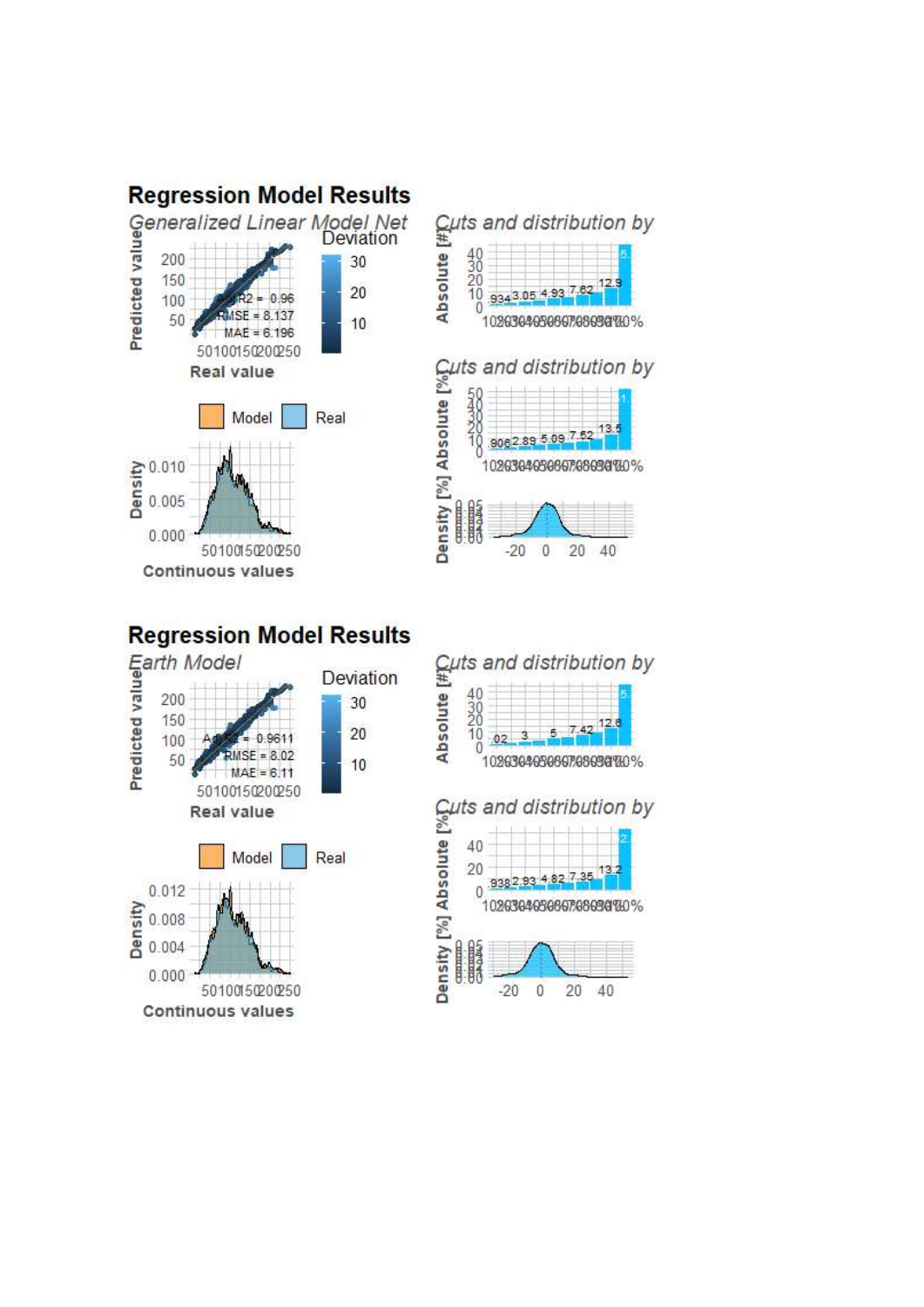

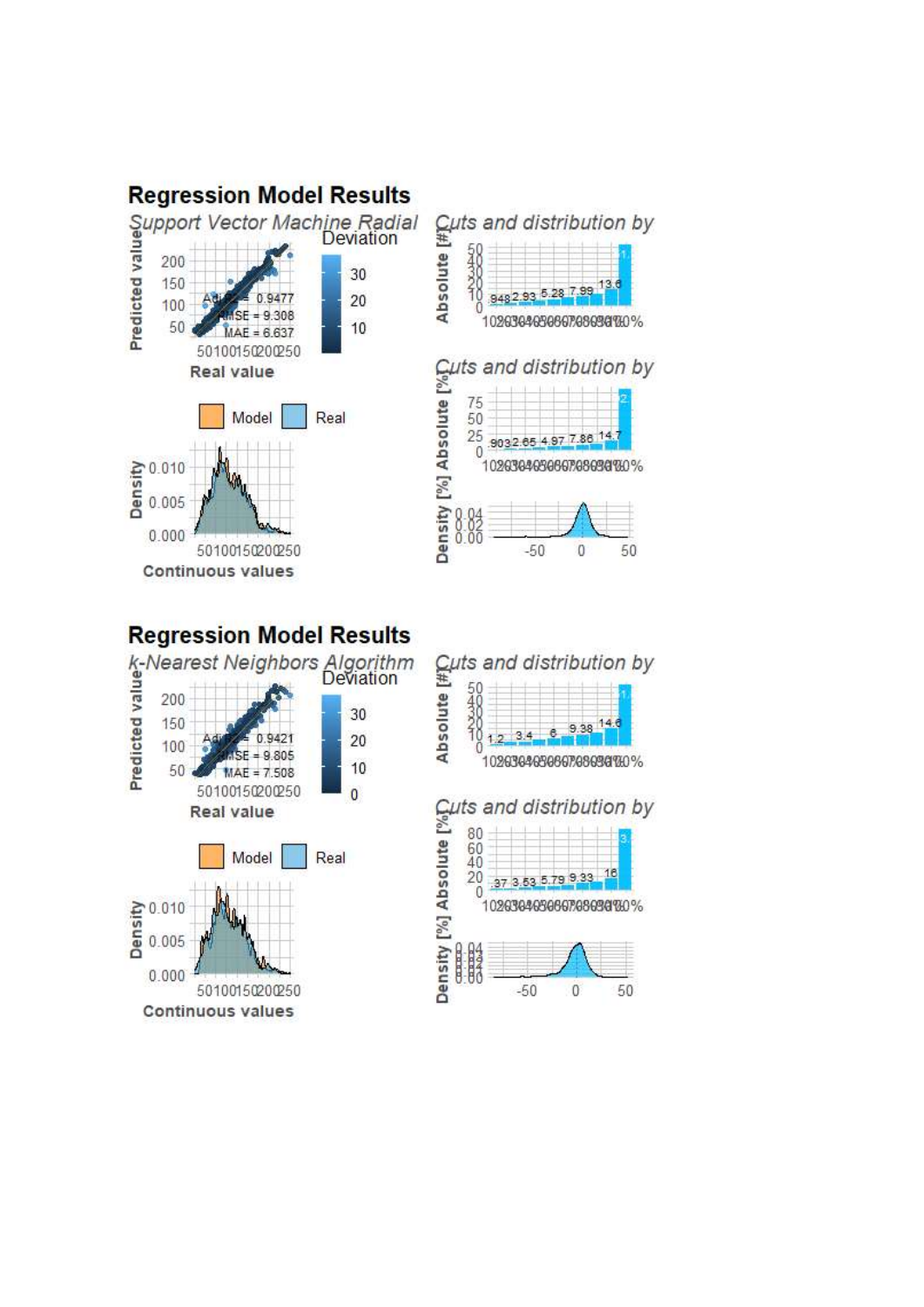









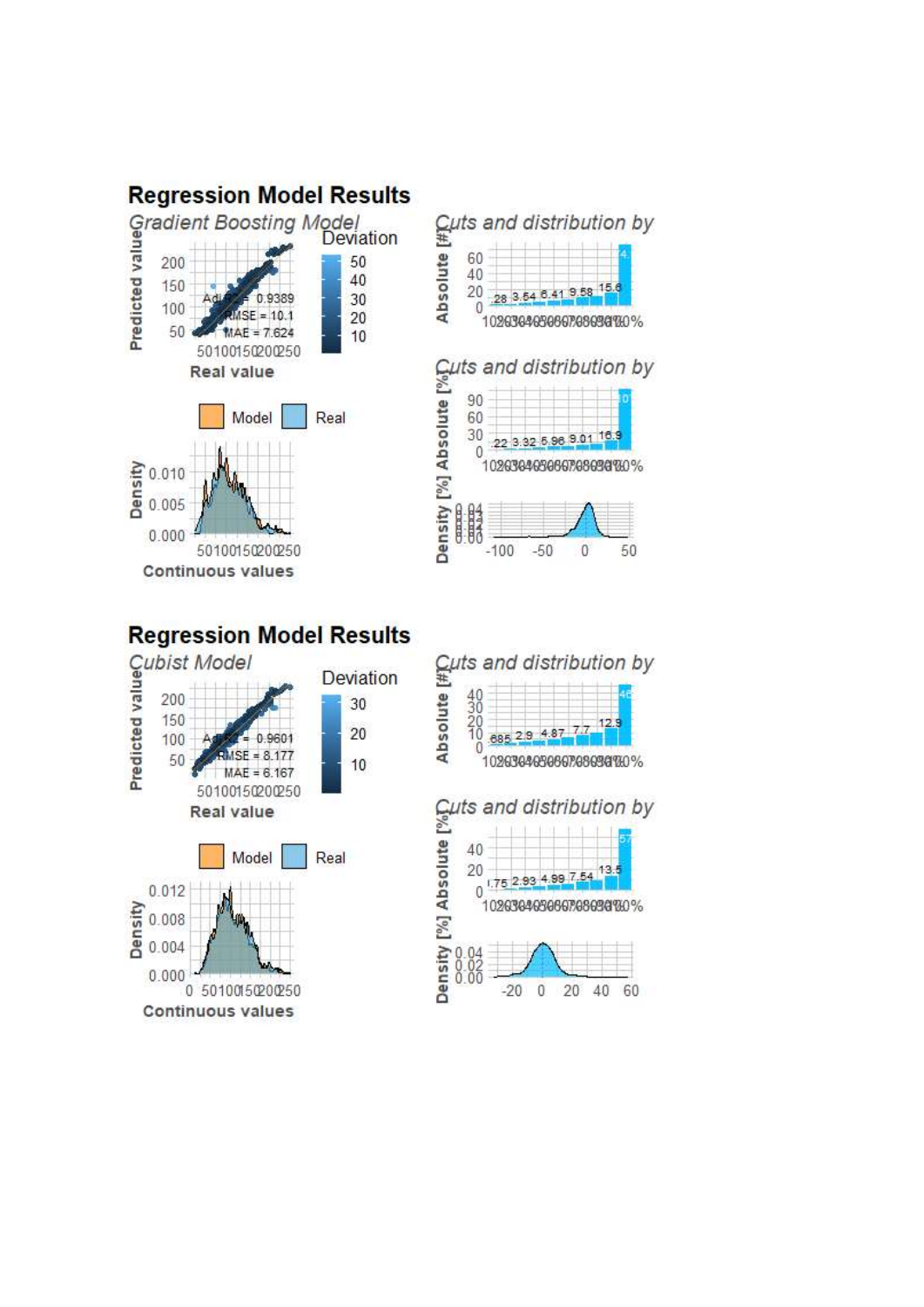



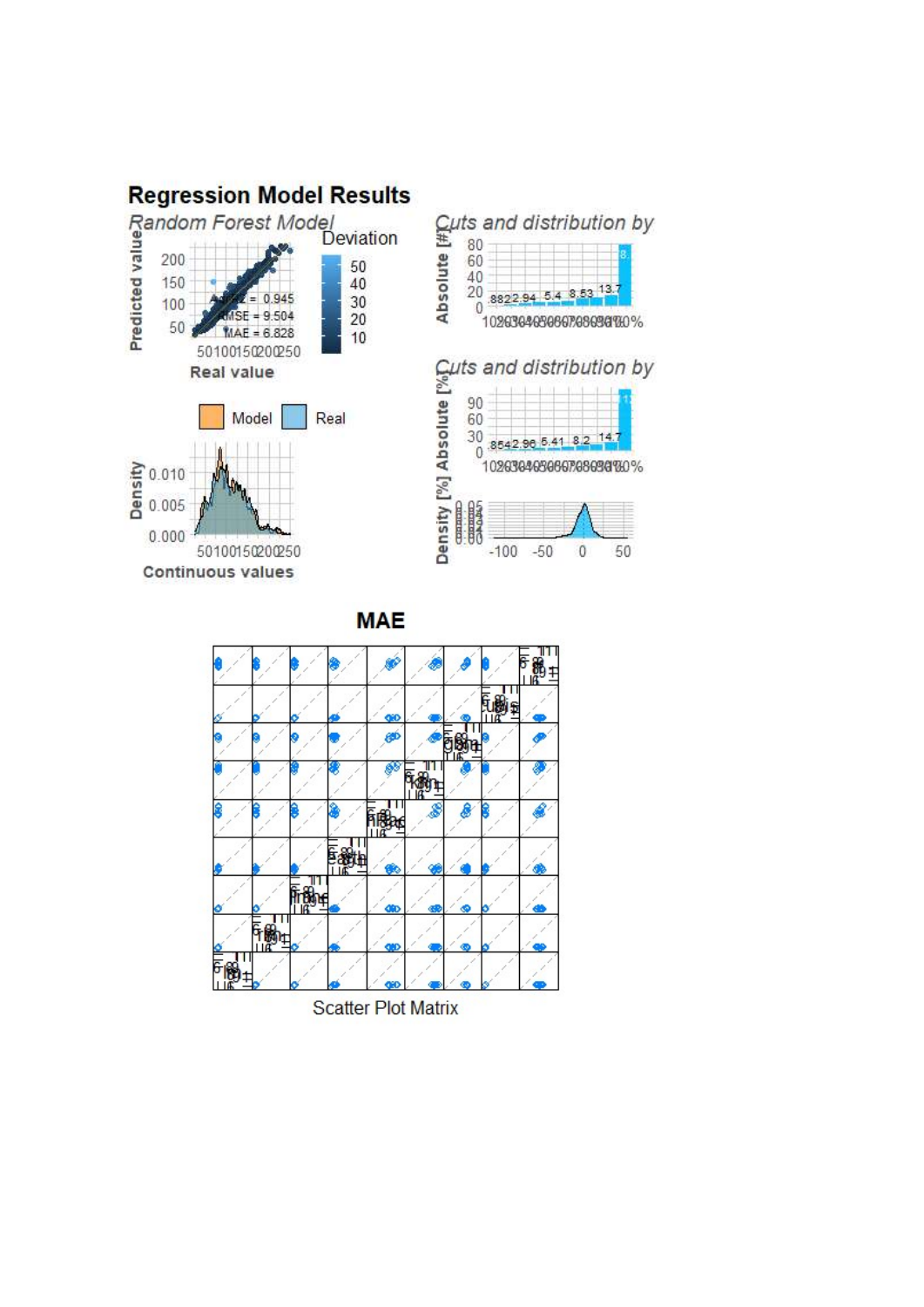## Now it is the time to make some predictions of the above models.

library(data.table) modelPrediction = LDL\_ML\_predict(model,data.table(CHOL=170.5,HDL=35.12,TG=175 ))

stackPredictions = LDL\_ML\_predict(stackModel,data.table(CHOL=170.5,HDL=35.12, TG=175))

allModelsPredictions = LDL ML predict(allModels,data.table(CHOL=170.5,HDL=35. 12,TG=175))

print(paste("The prediction of lm model is :", modelPrediction ,"and the pred iction of stackingalgorithm is : ",stackPredictions ))

## [1] "The prediction of lm model is : 106.965509826665 and the prediction o f stackingalgorithm is : 107.557813609639"

print("The predictions of all models are : ")

```
## [1] "The predictions of all models are : "
```
allModelsPredictions

## lm rlm glmnet earth svmRadial knn gbm cubist ## [1,] 107.1505 106.9062 107.1277 107.137 109.7752 109.6 108.7245 106.5737 ## rf ## [1,] 105.8668